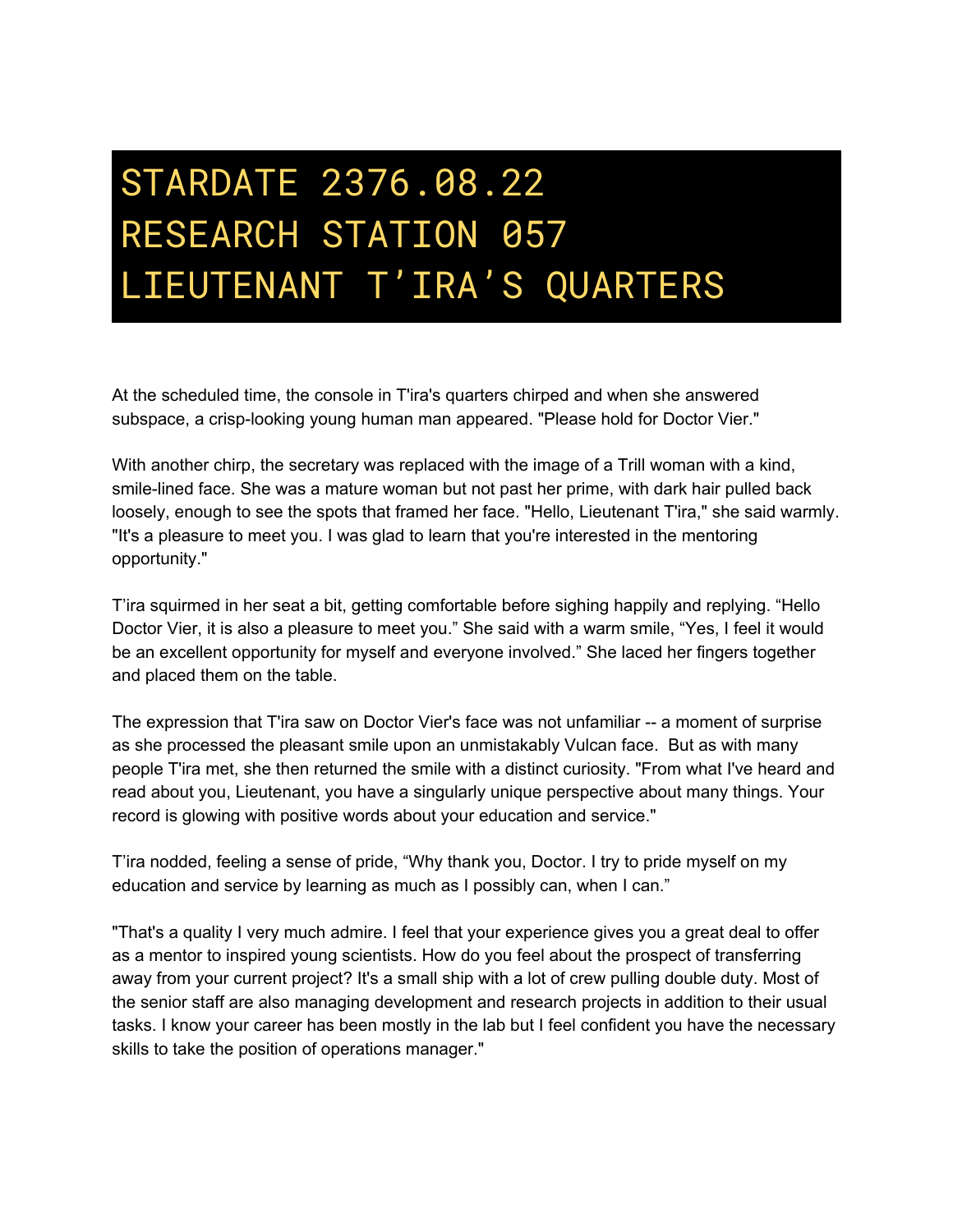"It would be an honor, Doctor. Thank you for having such faith in me. And operations manager? I feel I am up to the task." She said scratching her ear in thought, one of her little quirks.

Doctor Vier had a demeanor that was friendly in spite of her level of authority and extent of career. "I imagine you're asked this a lot, but believe me, it's relevant to our conversation and this project. I'm sure you're well aware that you're a fairly unusual person in that your relationship with your human and Vulcan sides is well... at least in my personal opinion, balanced. But I must say I find it intriguing to meet someone with your genetic make up who is able to access their emotions without being overwhelmed by the intensity of the Vulcan spirit."

T'ira scratched at her ear again, and sighed lacing her fingers back together, a small smile coming to her lips. "Thank you, Doctor. Growing up without my Vulcan father was tough, but my mother taught me all she knew. Emotions are important, and were I born full Vulcan, I know if I would not be the same person."

The doctor gave an approving smile at the response. "I agree, Lieutenant. I have the honor to be on my fifth lifetime and if there's anything I've learned, it's that emotions are important. Emotions and knowledge. And to nurture both of those things requires support and guidance, as I can tell you know. I think you'll do very well as a mentor."

T'ira inwardly beamed, talking about knowledge and emotions was one of her favored pastimes. She could go on and on, but business needed to be taken care of.

As Doctor Vier spoke, her eyes drifted to the computer panel atop her desk, tapping out some commands with soft blips until the colors on the LCARS on T'ira's display shifted. The subspace channel was being treated with aggressively heightened security.

"Lieutenant T'ira, the opportunity that I have to offer you is quite a bit more than meets the eye. But accepting this assignment includes receiving high levels of security clearance and access to highly sensitive Starfleet R+D documentation and assets. Are you prepared to take on the responsibility that comes with keeping the Federation's technological secrets safe?"

Upon hearing the doctors sentence, she tilted her head and blinked. "Why of course, Doctor Vier. If there is one thing I am quite good at, is keeping secrets safe. I feel I can hold whatever the Federation needs me to right here." She said tapping her head.

"I was hoping you would say that, Lieutenant," Doctor Vier said with a genuine smile. "Welcome to an outer ring of Starfleet's inner circle. We'll discuss your security codes at a later time." She lightly threaded her hands in front of her and leaned forward with the sparkle in her clear blue eyes of one scientist to another about to share a breakthrough.

"While the Innovative Young Minds Project is real and something close to my heart and something that you will be a part of, in the big picture it's only a... philanthropic extra-curricular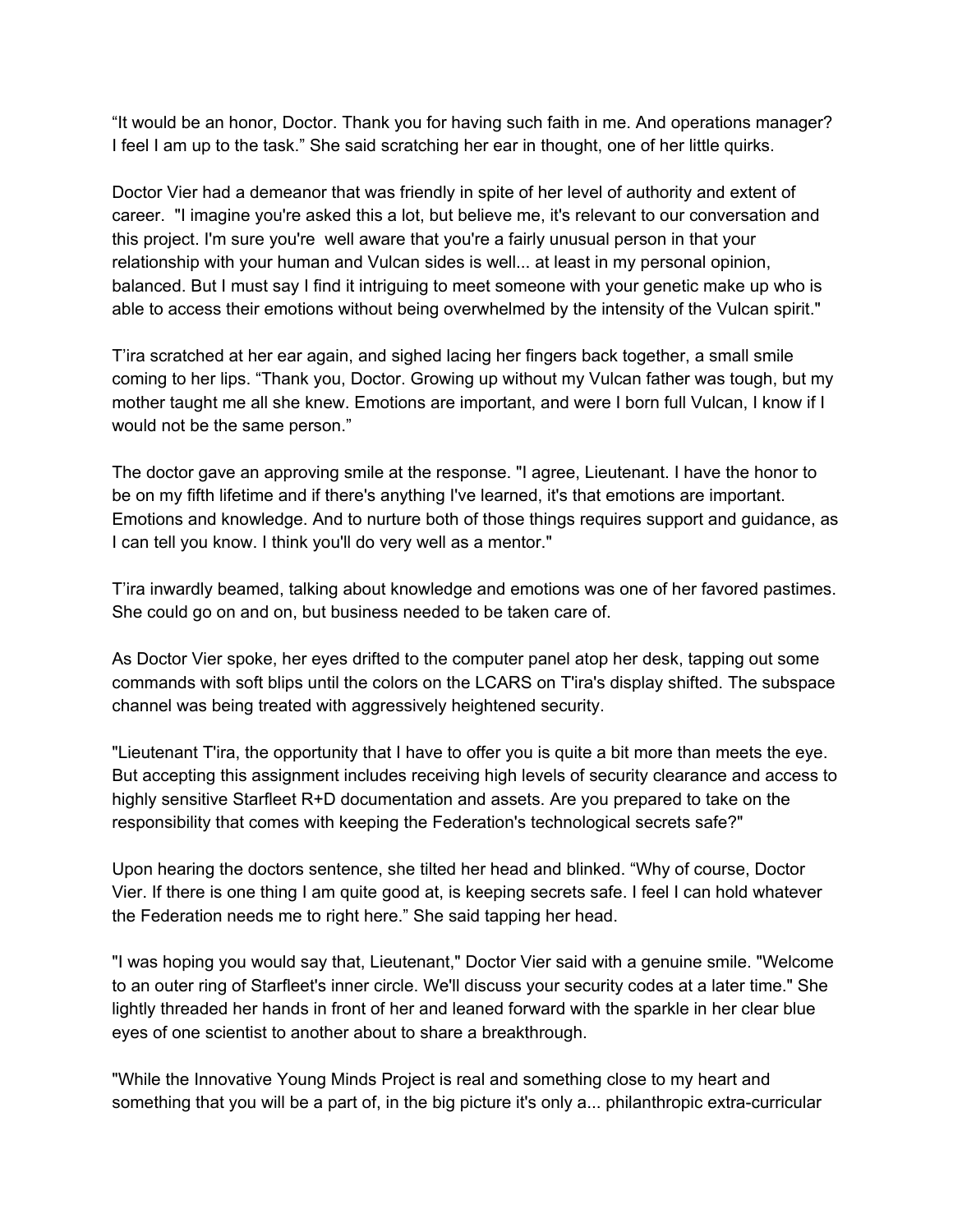activity for the USS Sagan. The IYMPs will be alotted a small section of the ship, shared with your hyrdoponics bay. The ship itself will be performing routine duties well within the limits of Federation space. Chauffeuring scientists, transporting sensitive materials, collecting samples. But the true mission of the Sagan is as a test bed for Starfleet's most recent technological developments. It's outfitted with a number of bioneural computers being tested for various new uses. The engineer you'll be working with on IYMP is a bioneural specialist pursuing several avenues of new technology."

T'ira kept herself from happily bouncing with a pleased sigh. "I am excited to work with the IYMPs."

"And as I mentioned in my communique, you're welcome to propose a botany related project but your personal primary objective is something of far more gravitas."

Doctor Vier leaned closer to the display, looking into T'ira's eyes.

"How much do you know about the history of artificial intelligence, Lieutenant T'ira?"

She thought for a second, her brow slightly furrowing , "Unfortunately not as much as I should, Doctor. I am aware of new breakthroughs on the horizon though. "

"That's all right. It's a very specific branch of the sciences to be well researched in. You'll know plenty about it by the time we meet in person."

Here she sat back, relaxing into a more leisurely conversation. "I'm sure that you are well versed in how our time is seeing rapid technological advancements with the invention of bioneural gel. Half of the projects here at  $R+D$  are various uses for the gel, including my team  $-$  the team that you're now a part of. We have created an android with a bioneural gel matrix. It's completely unlike any artificial intelligence ever developed or encountered and it can /feel/ and has a distinct sense of self."

Here, she paused to take in the half-Vulcan's reaction.

"It can feel?" she said quietly, "Someone can give it a handshake and it can just feel that, and knows between good pressure and bad pressure. I'm astounded. I'm honored to be part of this!" she said with a large smile on her face, Vulcan side be damned, she was excited and happy.

Vier smiled wide enough to show her teeth and crinkle her eyes. There was no mistaking the look of a proud, accomplished scientist. "It -- Rather, /he/ -- He picked his gender about a year ago now. And he can feel far more than just pressure. He has every sense we have, some more heightened than others. Touch, smell.... well, not taste. That's sort of... an issue. But anyway, most importantly he feels /emotions/. He has the most advanced neural network ever created, but he wasn't designed to be a computer full of data. He was made to /feel/ and to grow."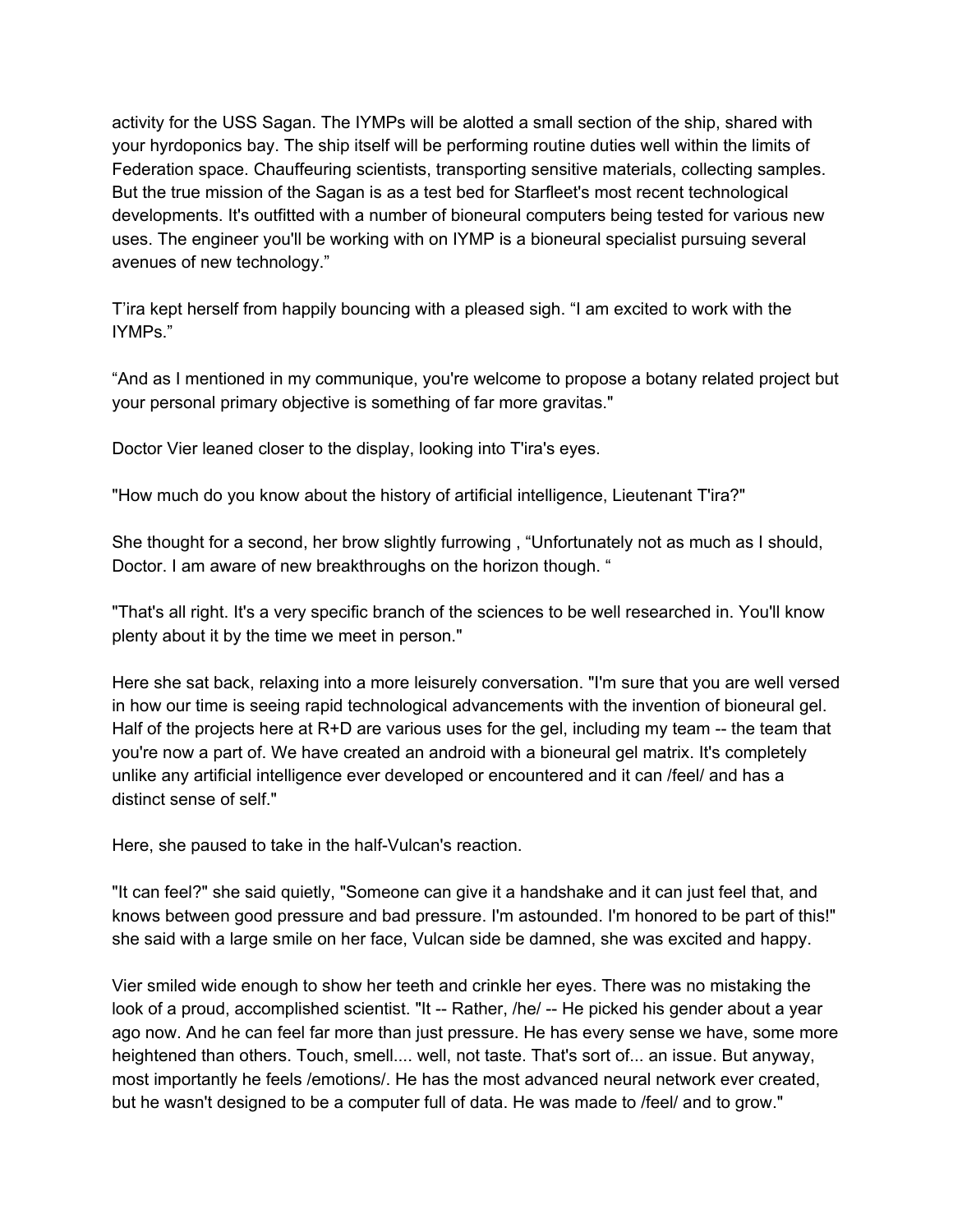T'ira clasped her hands under her chin "He can feel emotions!" she said happily, "Oh my goodness, this is so fascinating, I'm intrigued and excited to work with him, what is his name?"

"His name is Chuck," Vier replied, clearly beaming at T'ira's response. "It's not the name I was hoping for but such is working for Starfleet. He is a prototype for a technology that would move certain machines away from being simple tools and instead making them our allies and companions. In the future, a cadet like Chuck could serve as an assistant to science and engineering officers. Although he's not permanently connected to an informational network, it's possible to augment the design with a limited library, enough to make for a decent stand-in for a computer. The difference being that he's invested in your safety and wellbeing and will have your back in an emergency.

But that's quite a ways away. For now, he's been sentient for two and a half years. His cognitive and emotional development has been much like a child, though in non-linear and unpredictable ways. At this point in time he has a childlike innocence, though he looks in his late teens. But at the same time he has the sort of solid understanding and awareness of the galaxy and its people as any adult Federation citizen."

Silent nodding as Doctor Vier spoke was her method of communication. She was mentally taking notes and smiling. "And what will my work be with Chuck? Or rather what will his work be with me?"

"Much like the IYMP students you'll be acting as a sort of mentor to Chuck. This will be his first time outside the R+D facility and it's difficult to predict how he will be under the new conditions. His emotions have been known to be very intense at times and there's no way for us to know what's in store for his future. Functionally, he'll assist you with your research and routine operations functions for several hours, a few times each week.

He'll also be studying with the Sagan's chief engineer who will also act as Chuck's 'doctor' as it were. Lieutenant Naja will also play a similar role to you for the IYMPs, from engineering's side. Both the on board team for Project Blueblood and the Innovative Young Minds Project are being managed by Lieutenant Commander Jarit Del, so you'll be reporting directly to him once you settle on the new ship. Del is a psychologist and a counsellor who will be monitoring Chuck's emotional wellbeing and recording his progress. He'll also be the one who structures Chuck's schedule and will be the head instructor for the IYMPs.

But as much as he needs a therapist keeping an eye on him, what he really will need is friends. He needs people to turn to for more than just clinical wisdom. He's not yet had the opportunity to relate to another's experience or feel another relate to his own. Do you understand?"

"Yes, I understand completely, Doctor. I feel I will be a great mentor and friend to Chuck!"